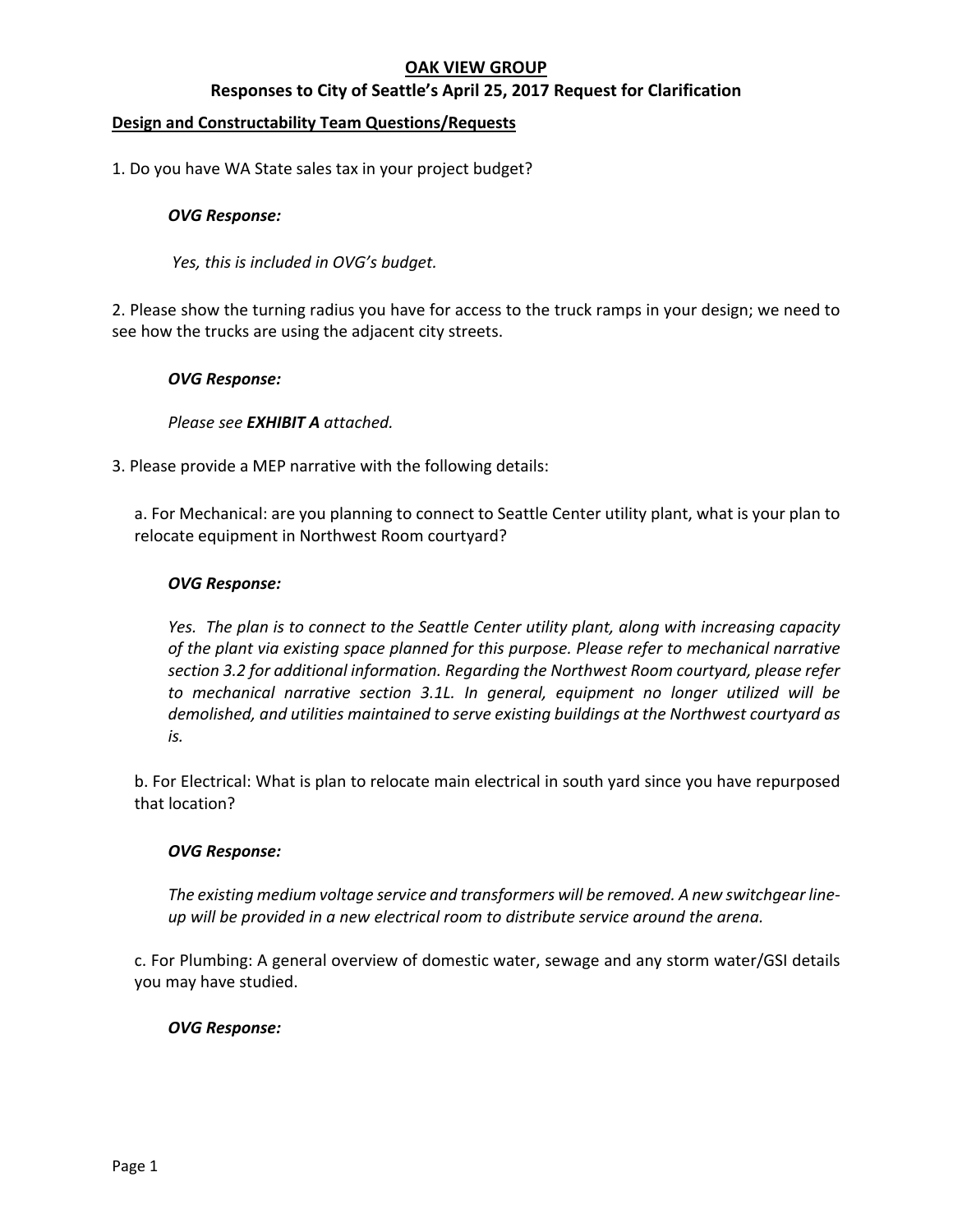*Please refer to mechanical narrative for general overview of plumbing utilities‐ see sections 3.1L and Part 5. Further study related to storm water/GSI is planned via consultation with Civil Engineer as project develops.*

4. In promotional materials you indicate that you have lowered the floor plate of the event floor by 15' ‐ please provide a section drawing illustrating this added depth and the relationship of your new building levels to grade.

## *OVG Response:*

### *Please see EXHIBIT B attached.*

5. Do you have any entrances to the building besides the south end? We see egress stairs at north, but only south entry.

### *OVG Response:*

*OVG's current design funnels the majority of spectators into the south atrium/lobby, via entry doors on the extreme east and west ends. Premium ticket holders and suite holders will have dedicated access from the new parking garage (approx. 850 parking spaces) directly onto the arena suite level via 2 connecting bridges. This reduces the load on the main atrium entries.* 

6. Please state your financial commitment to transportation mitigation, both capital and operating.

### *OVG Response:*

*OVG wants to be a thought‐partner and resource for helping the City develop transportation strategies for Seattle Center. Rather than simply punt the problem to the City, OVG is committed to aiding the City in mitigating transportation challenges to the site in several ways:* 

- *Initially, OVG will spend over \$1 million to create a multi‐modal transportation hub, to be operated by OVG at the corner of 1st Ave. N. and John St., that will serve both as a shuttle, taxi, and ride share (e.g., Lyft and Uber) loading and unloading zone, and as a bike parking facility with covered waiting areas. The number above does not include the cost of bus drop‐off improvements to be constructed on 1st Ave. adjacent to the arena.*
- *OVG will provide operations supervision for a transportation drop‐off zone near the east directional entrance to Seattle Center to provide an alternate site for loading and unloading. OVG will support this operation at its sole cost and expense.*
- *OVG will pay for Seattle Traffic Control to manage the intersections and garage exits for arena events consistent with a Transportation Management Plan ("TMP") to be developed at OVG's sole cost and expense and in consultation with the City.*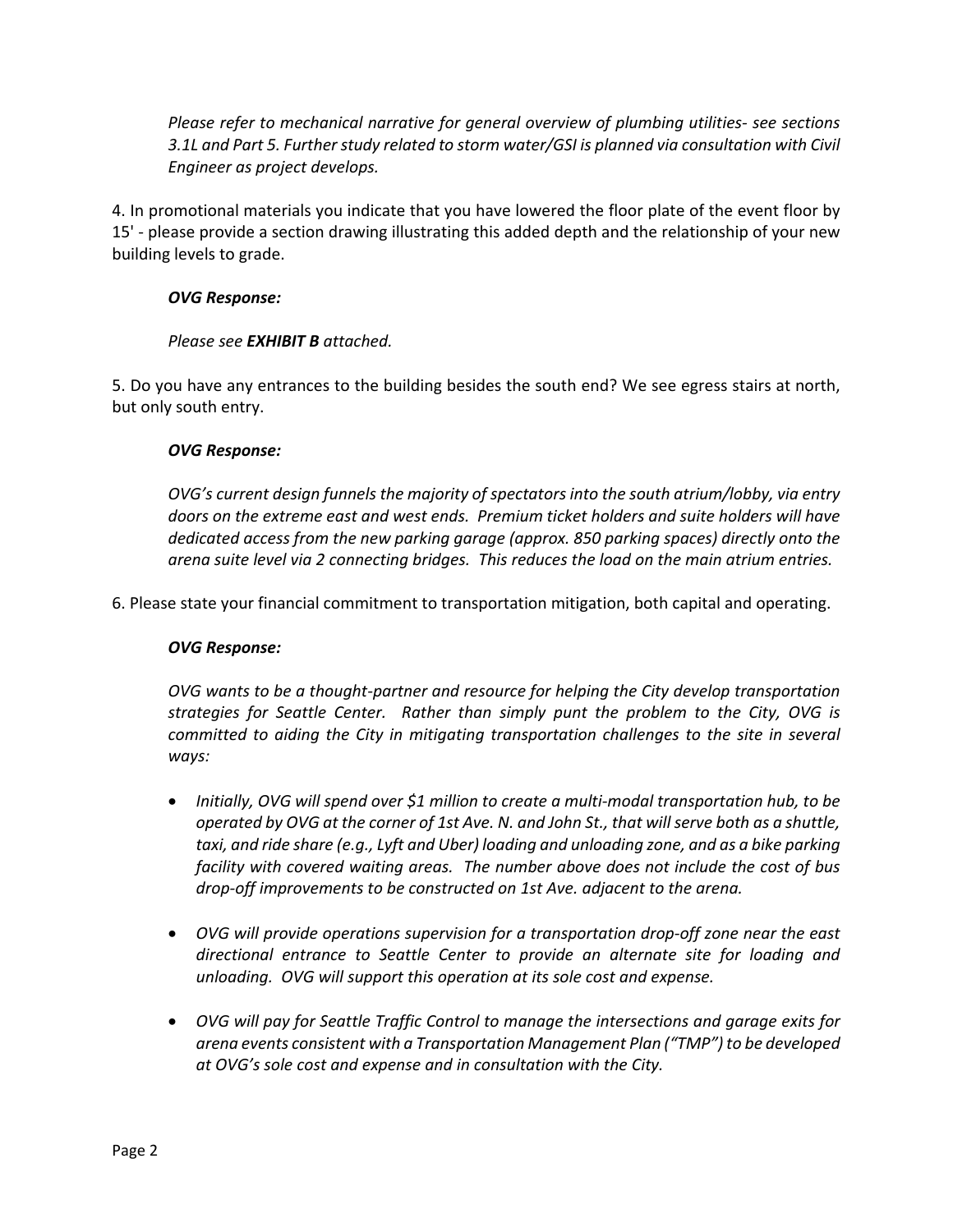- *OVG is prepared to subsidize the cost of Monorail rides to arena events by bundling event tickets with Monorail tickets to encourage use of the Monorail. Moreover, OVG is prepared to work with the City to contribute up to \$2 million towards expansion of the Monorail system, including new station construction.*
- *OVG will commit a portion of its arts funding budget to improvements of the Lake2Bay/Thomas Street connection to provide visual interest to the streetscape to encourage pedestrian activation.*
- OVG will hire a full-time community liaison as part of the arena operations team that *would help be the voice and point person for ongoing coordination with local neighborhood representatives and law enforcement/public safety officials to hear concerns as they arise and help implement best practices, including with respect to traffic control for arena events.*
- OVG will fund up to \$1 million towards technology and way-finding solutions (to be further *developed as the site planning process is refined) to alleviate traffic ingress and egress.*
- *OVG will fund up to \$1 million towards the City's adaptive signal control system to mitigate traffic impacts in and around Seattle Center.*
- OVG will host regular, timely, and ongoing traffic-related meetings with local *neighborhood leaders and business owners so that OVG can continually amend and adjust its TMP to address ongoing traffic concerns and figure out "what works" and what does not.*

7. Please explain what, if any, programmatic and/or financial nexus exists between your development on the south site (1st Ave. N. block) and the arena? Are any arena functions housed in the 3‐story development? Is revenue from the residential building part of your financials?

## *OVG Response:*

*At this time, there are no plans or budgeted costs for development of the building on the south site, nor are there revenue projections associated with any such development. OVG wants to engage with the City and stakeholders in the surrounding neighborhood on the highest and best use for that premium location that serves both the arena's and the City's financial and operational interests. OVG believes that investing all efforts into a successful arena development is critical before contemplating a larger scope of ancillary development. We welcome a conversation with City representatives to identify the best approach to this site.* 

- 8. Please outline the details of the new seating bowl:
	- a. North end daylighting into bowl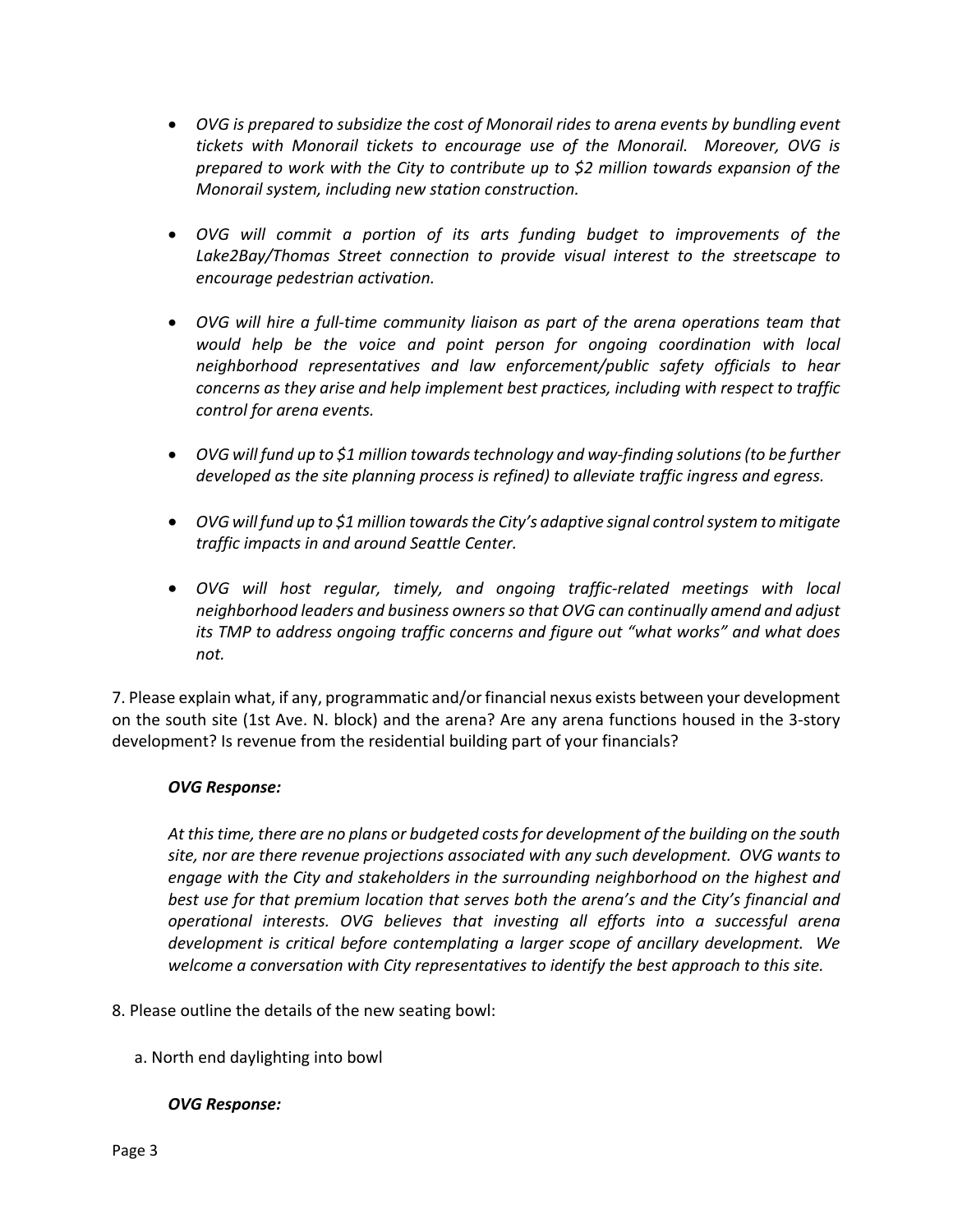*The north end of the arena, or area of open glazing above the upper deck seats, will receive an operable shading or curtain system to support 'black‐out' conditions if a particular event requires it. During non‐event times, these shades can be opened to allow indirect daylight into the arena bowl, promoting electrical cost savings on lighting.*

b. Visibility of bowl from main concourse

#### *OVG Response:*

*Yes, the arena plan includes an open main and upper concourse with visibility from the concourses directly into the seating bowl. For these areas with open views, a retractable curtain system will be provided to support 'black‐out' conditions if a particular event requires it. These are conventional systems that we have used on similar projects including PPG Paints Arena (Pittsburgh) and T‐Mobile Arena (Las Vegas).*

c. Reconcile premium seating products between narrative, capacity and plans, i.e. location and description of "ice suites"

### *OVG Response:*

*There are 16 event level suites (8 per sideline). These suites are situated beneath the lower bowl seating, and have direct access through vomitories to seats directly in front. Depending on the seating manifest, we have labelled these as ice suites, court suites, or floor suites. Please note these are all referring to the same product mentioned above. Also, see EXHIBIT C for updated seating manifest breakdowns.*

9. East and West Entry – please explain box office, will call, search, locations etc.

### *OVG Response:*

*The box office and will call can be located in the retail/entertainment spaces on the east and west ends of the new parking garage. These spaces are at the entry plaza level, and are accessible without going inside the main entries of the arena. Further evaluation is required in the schematic design phase to determine suitable locations and square footage for these program elements. We project that the number of ticket windows and space for these functions will be minimal when this building opens. Currently, ticket purchases are largely done electronically through automated machines, or by mobile devices. We expect that trend to increase in the coming years.*

10. When is the anticipated building permit application submittal date?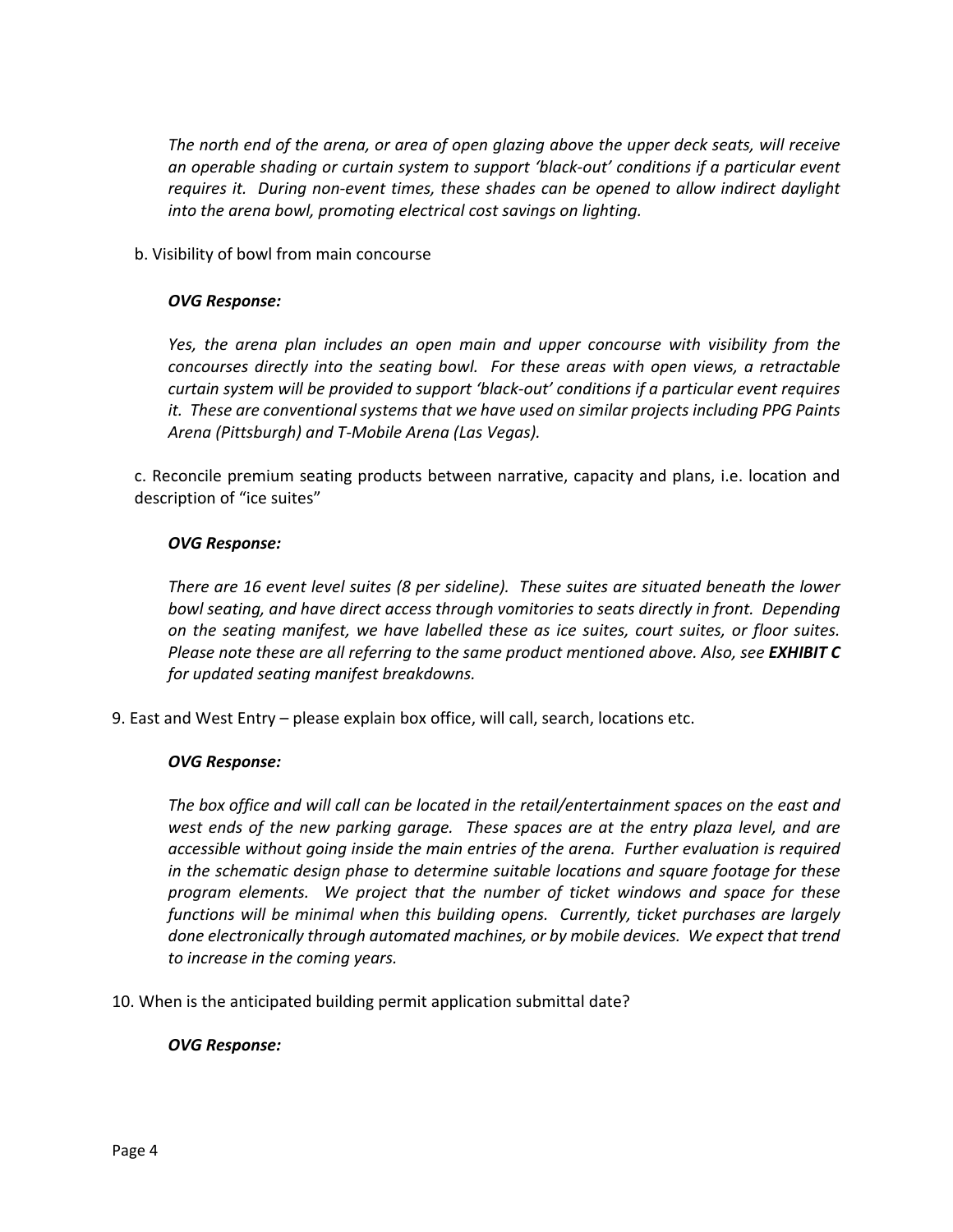*OVG, through its project leadership of ICON Venue Group and Populous, will interface with the City of Seattle Building Department soon after being selected to hold a work session with the designated City staff to present the basic plan and concepts for the renovation of Key Arena. A follow up meeting will be held when the Schematic Design package is completed which is targeted for the end of September 2017. The anticipated building permit application would be submitted when the Design Development documents are completed which is targeted for the end of April 2018. The project team would maintain regular interface with the City of Seattle from that point forward to respond to any questions and keep the City apprised of the evolution of Construction Documents. OVG's objective would be to coordinate with the City on a phased Building Permit approval process that would enable a 1) demolition permit being issued by October 2018, 2) excavation, shoring and foundation permit by January 2019 and 3) full building permit by March 2019.* 

11. Does the proposal assume that this is a substantial alteration, requiring a seismic evaluation?

## *OVG Response:*

*We anticipate that the City will classify this modification as a substantial alteration, and therefore, a full seismic evaluation of the roof will be required. Please note that the complete existing bowl will be removed, and replaced with a new bowl superstructure seismically isolated from the existing roof. This bowl will of course be designed per current codes. We anticipate that a full modern level of PBD analysis will be required by the city.* 

12. And depending on the results of the evaluation, does the proposal anticipate a seismic retrofitting?

## *OVG Response:*

*Since the code that governed the 1995 renovation was written, there have been limited seismic code force level changes and several detailing requirement changes, many of which do not apply to this type of roof structure. There are only minor modifications anticipated for the structural steel roof framing that will not materially impact the seismic mass or detailed load paths within the roof. The modifications to the support conditions of the "chevron" elements which provide lateral support to the roof will incorporate replacement with elements and details that closely match the lateral stiffness of the existing foundations. Because these new elements will nearly match the existing conditions, there is minimal change to the seismic behavior of the existing roof.* 

13. Has OVG been in any discussions with other public agencies about funding the 850‐stall parking garage? Have any agencies been receptive? If no agencies are receptive, would OVG consider asking the City to fund the garage?

## *OVG Response:*

*OVG met with Port of Seattle staff on one occasion in December 2016 to explore the Port's interest in supporting the arena project through some level of financial contribution. The Port*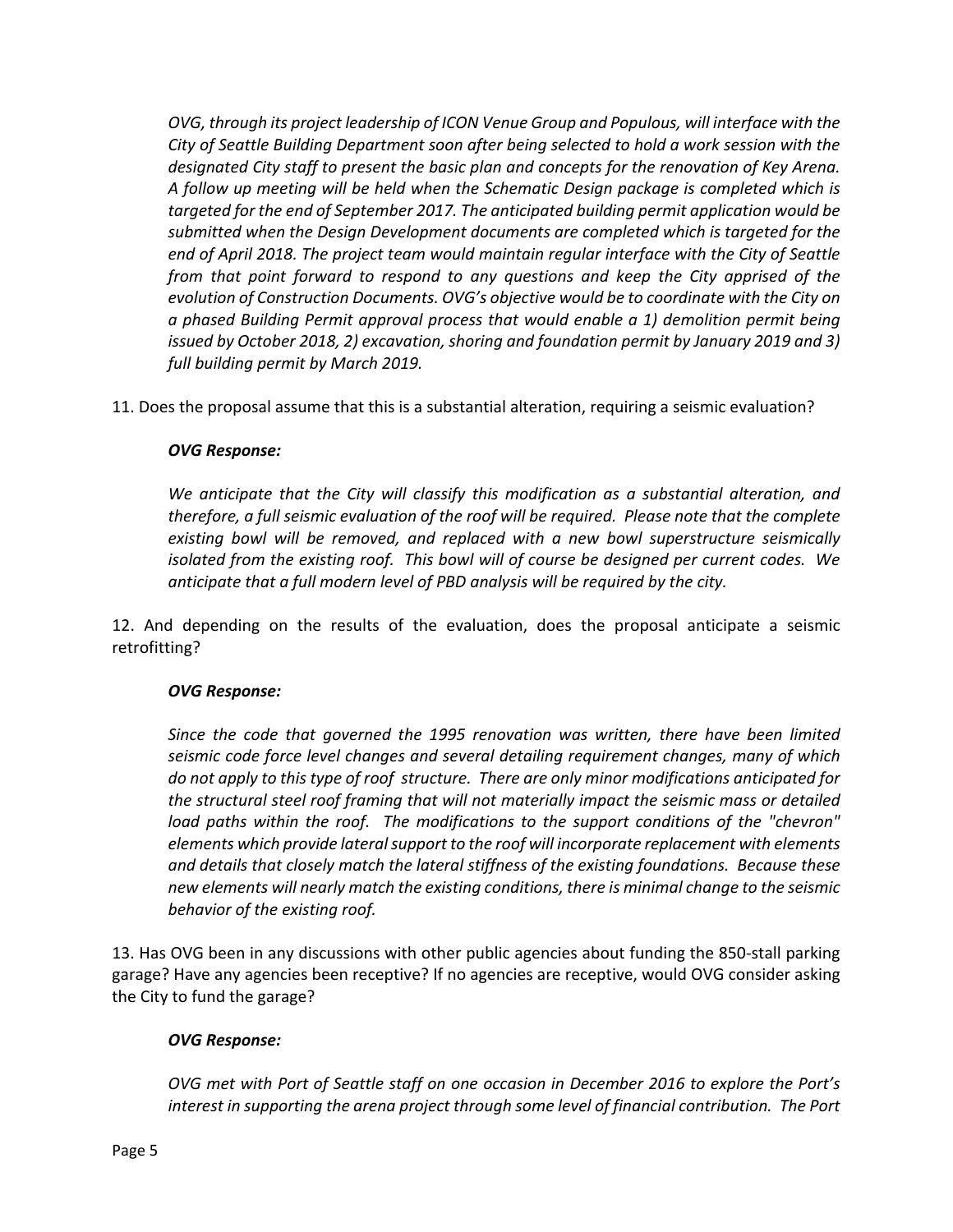*did not provide us with an answer, but indicated that they would look at the opportunity. OVG*  is committed to finding a solution to make this parking garage a part of the project even if the *Port elects not to finally contribute to its construction. OVG would not consider asking the City to fund the garage. OVG commissioned Strategies 360 to conduct an initial phone‐based polling that revealed general support for the Port to financially participate and contribute funds for onsite parking. If the Port were to invest in the project, OVG would anticipate the Port sharing in the upside of additional revenue generated by the parking garage. OVG recognizes that definitive involvement of the Port is premature, and OVG looks forward to discussion with City representatives to help determine if this is the right path forward.* 

14. Is OVG proposing to fulfill part or all of its requirement for 1% for the Arts by including the architecture of the arena itself? If so, how much of this requirement does OVG expect would be fulfilled by the architecture?

### *OVG Response:*

*OVG believes that elements of the architecture that are not mass produced and that have been designed in furtherance of creating a unique architectural identity for the Project satisfy the definition of "public art" and provide a work of art for public benefit. However, OVG does not expect that all historic or landmarked architectural elements would be treated as artwork, and that such elements would only constitute a portion of the overall budget. OVG anticipates that the remainder of the arts contribution would be used for the commission, purchase, and installation of artworks in a variety of settings. For use of these funds, OVG proposes to work with artists within the City to implement artist‐authored municipal art plans for Seattle Center. Given the expressed desire to enhance accessibility and wayfinding connections throughout the site, OVG proposes that a significant portion of the remaining funds be used to support Thomas Green Street art installations that enhance the street‐level for pedestrians. OVG would also like to see a portion of these funds set aside to support temporary projects involving performance arts, e.g., providing a grant for performance artists to participate in presenting public art during the 14‐free City events or in outdoor spaces near the arena (such as the courtyard outside). This seems to be a natural expansion of existing connections between visual and performance arts, such as the Poetry Garden Art Series, and would be*  especially relevant within this special Seattle Center arts and culture district.

*OVG is also committed to developing and hosting an annual arts fair that profiles arts in multiple media (including live music, dance, and theatre) and showcases local artists and community arts groups. We also see this festival as being an opportunity for the Uptown Arts and Culture District to highlight its artisans and programs.* 

15. Please describe the expected impact to the physical structures south of Thomas Street within the redevelopment site, and specific plans for any tenant relocation necessary.

### *OVG Response:*

*OVG believes that the proposed truck ramp that will service the arena loading docks will require the west end of the existing structure to be removed to allow for that ramp. OVG also*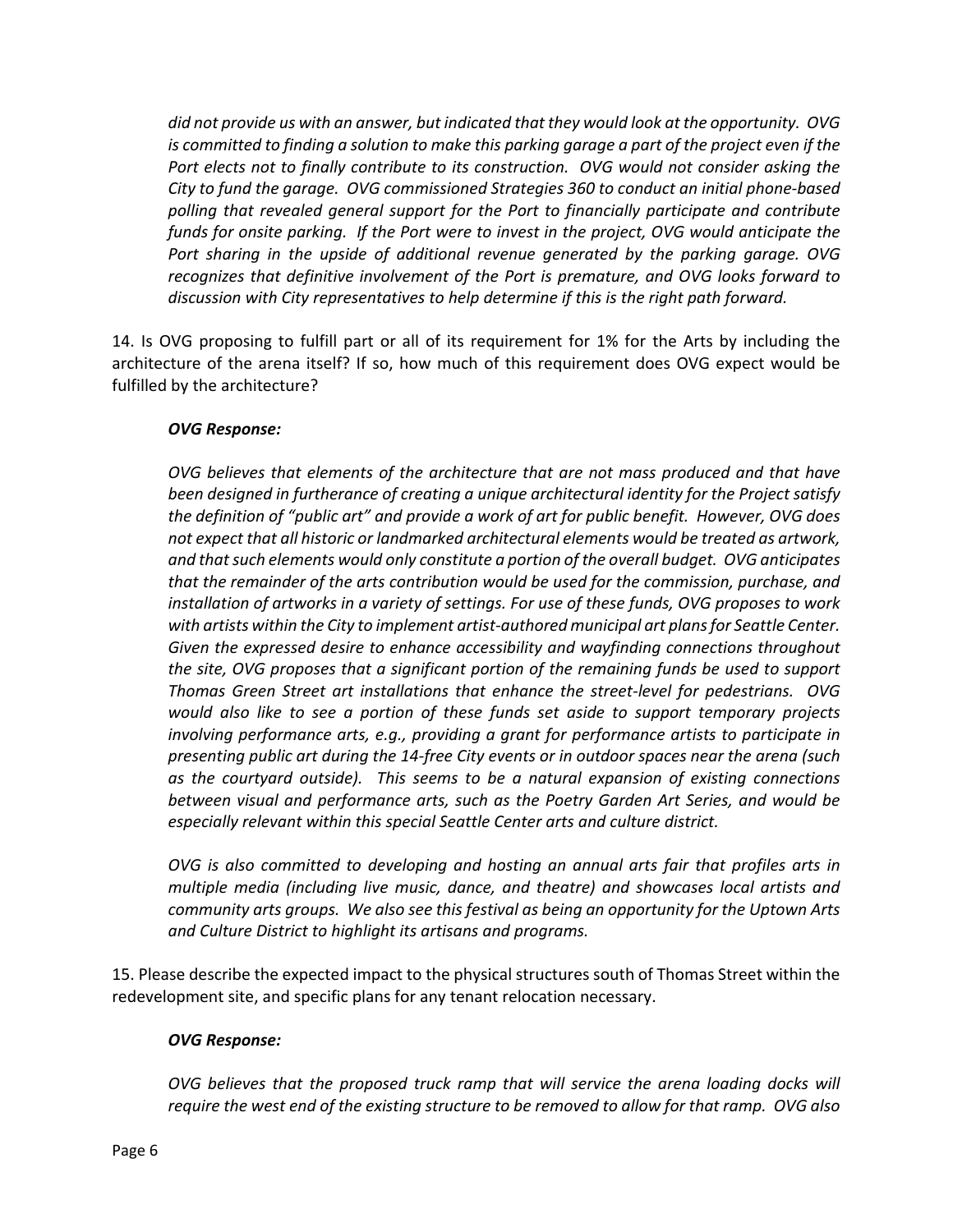*anticipates that any future development of the south site, if pursued, would result in the structure on the northwest corner of the south site being replaced with a new structure that is consistent with any local landmarks designation, subject to the caveat in our response to question number 7, above, that no such plans have been developed at this time.* 

*With respect to tenant relocation efforts generally, OVG is committed to funding up to \$500,000 towards short‐term and long‐term solutions for displaced tenants. OVG will reimburse the cost of any staff time spent on tenant relocation efforts, which might include reimbursing the City for the costs of hiring a full or part‐time community liaison assigned to handle issues arising from the arena project. OVG's financial commitment would be used to fund a combination of solutions that OVG, the City, and the affected tenants agree makes the most sense, which might take the form of a lump‐sum off‐site relocation payment, a direct reimbursement of actual out‐of‐pocket moving expenses (including the cost of a leasing broker to identify potential individual or co‐located spaces elsewhere in the City), exploring the possibility for on‐site tenant relocation as part of the South Site redevelopment, or other solutions. OVG expects that there will not be a "one size fits all" solution for each tenant, and thus wants to work closely with tenants and the City to develop the best approach.* 

16. How will the arena service ramp leading to the loading dock interface with the adjacent parking garage and rideshare drop off? How will conflicts be managed?

## *OVG Response:*

*If necessary, OVG will position a traffic control officer at that location to facilitate the ramp users' ability to exit the ramp without conflicts, at OVG's sole cost and expense. The access*  path to the loading dock does run adjacent to the parking garage and surface lot south of *Thomas Street but actual access to the ramp will be scheduled and controlled for deliveries, event and broadcast vehicles requiring access to the loading dock.*

17. Please provide a breakdown of hard and soft costs in your redevelopment financing plan.

### *OVG Response:*

*Hard Cost = \$327 million. Soft Cost = \$158 million.* 

18. Have the NBA and NHL confirmed that your design meets the criteria to host a team per their individual league standards?

### *OVG Response:*

*As discussed at our in‐person meetings with the City on April 26‐27, we prefer not to make public comments at this time regarding preliminary discussions with NBA and NHL representatives. We note, however, that OVG's design team is well‐versed in the individual league standards, and the proposed design was developed with these standards specifically in mind. ICON and Populous have designed more NBA and NHL facilities than any other project*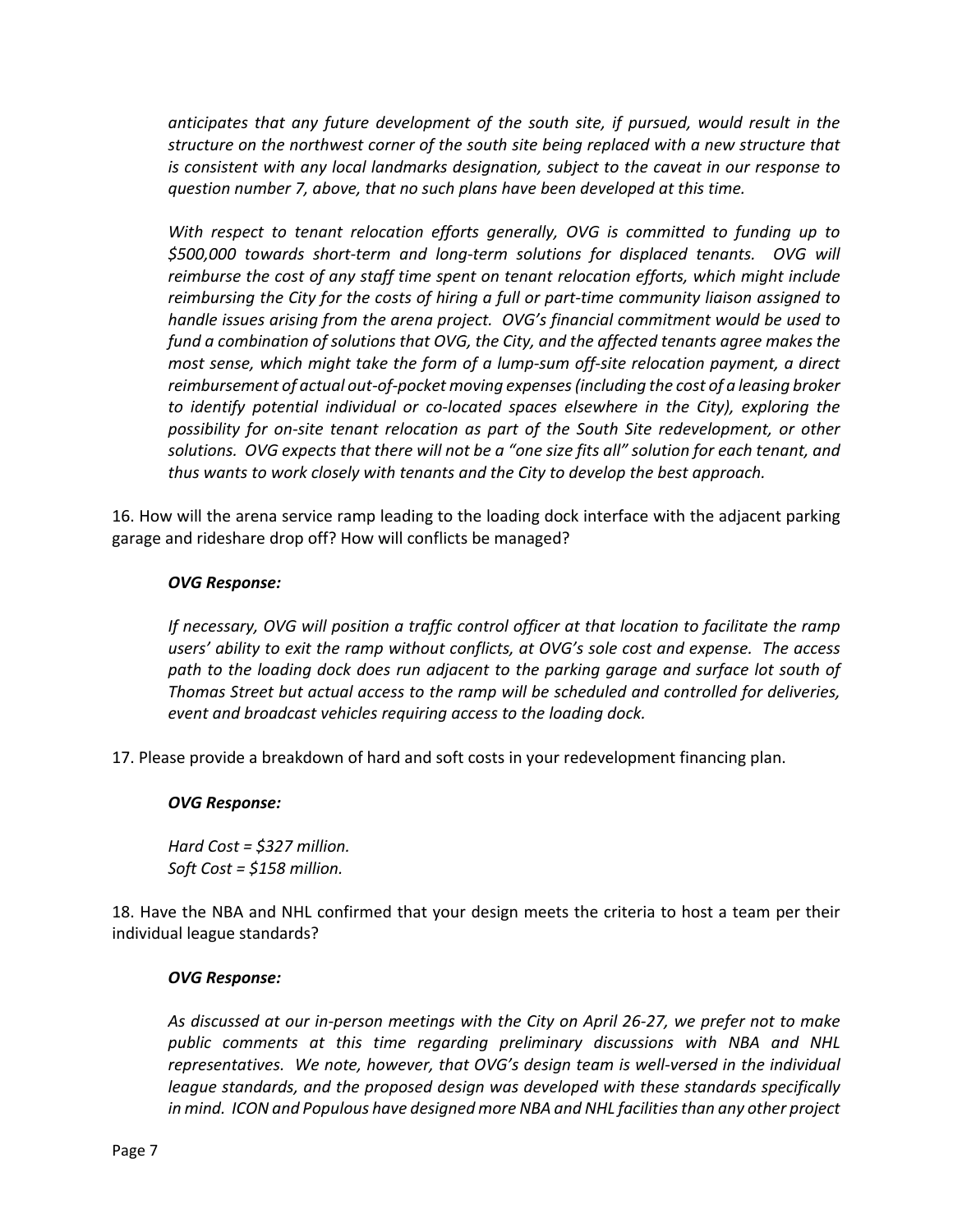*management and architecture team in the world, and the OVG management team has operated and managed more facilities than any other executive team. OVG is confident that its design meets all requirements and best‐in‐class practices. As but one recent example of OVG's first‐hand knowledge of league standards, OVG is currently representing the NHL Islanders (NYC) on their commitment to designing and constructing a new arena and hockey home. Moreover, OVG's partner The Madison Square Garden Company is the owner of the New York Rangers (NHL), New York Knicks (NBA), and New York Liberty (WNBA).*

*Populous will submit that package formally immediately after being selected as the winning proposer. ICON and Populous are intimately familiar with every element of the NBA and NHL facility guidelines and have been successful in receiving League approval for numerous arenas across both leagues. Both ICON and Populous can affirmatively state the OVG's proposed renovation plan for Key Arena will comply with both NBA and NHL Facility Guidelines.*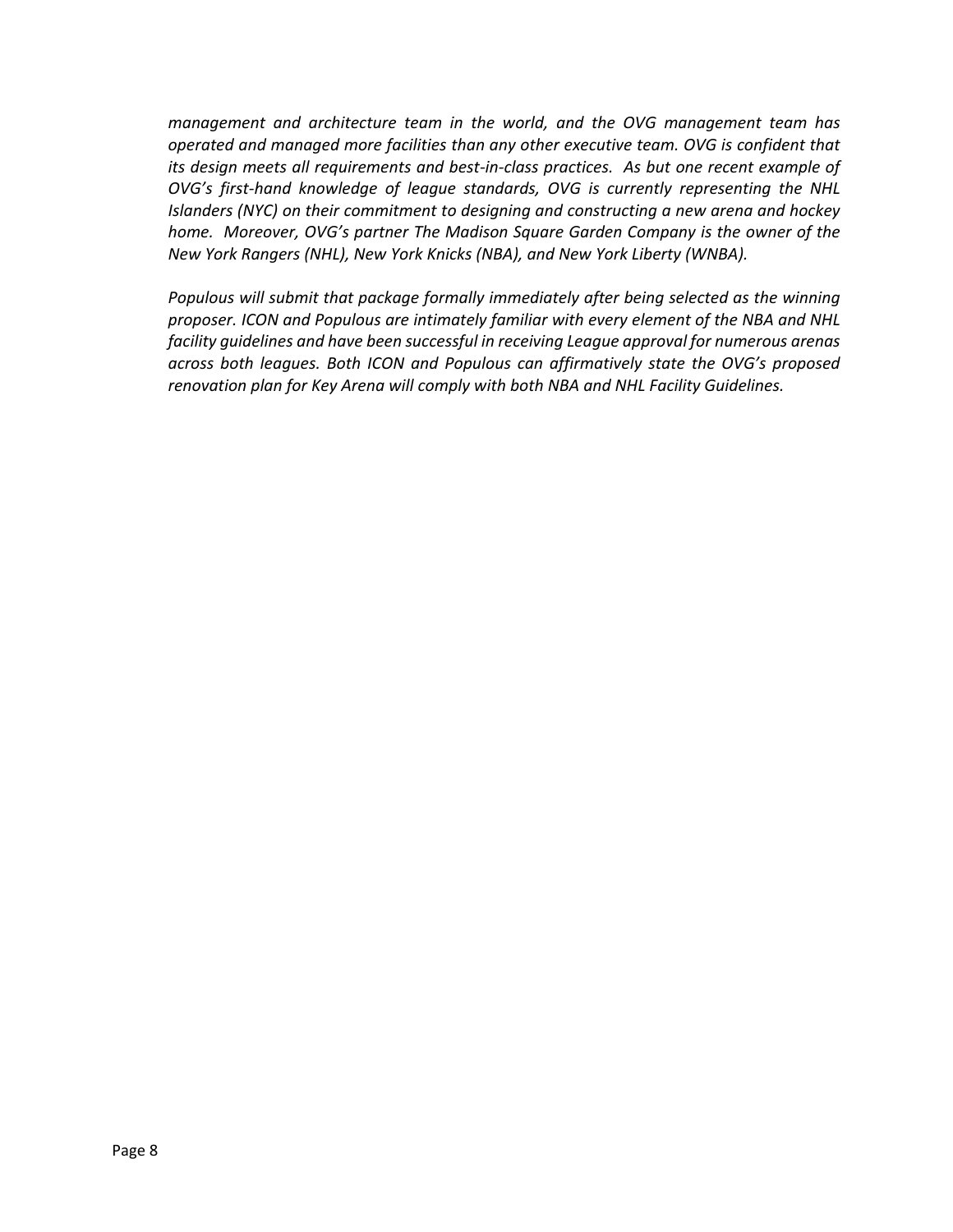## **Operations Team Questions/Requests**

1. Please explain your sponsorship strategy to sell sponsors at only the for‐profit entities? How does this not cannibalize the opportunities for event/festivals and non‐profits on the campus? How do you see merging the separate and aggressive business development strategy for these private organizations? 

### *OVG Response:*

*This is another example of where OVG sees itself as a partner and resource, rather than a competitor, with respect to existing Seattle Center programming. We do not want to cannibalize opportunities, but instead amplify them. OVG will work with Seattle Center to help promote campus‐wide events, and has committed to aiding the non‐profit resident organizations where possible to promote their events. As we understand the current model, each of the for‐profit enterprises at Seattle Center is responsible for selling its own sponsorships. The responsibility for selling sponsorships for Seattle Center and campus‐wide events is the responsibility of Seattle Center. OVG proposes to package those for‐profit sponsorship opportunities with the goal of growing individual shares of sponsorship revenue. This would not be at the expense of non‐profits or events and festivals. OVG does not see this as significantly differing from the existing model, other than a more efficient way to sell the current sponsorships in one package. OVG is committed to, at the City's election, either working with the Seattle Center's existing marketing staff to enhance their sales initiatives and increase revenue, or in‐source the campus‐wide marketing effort for Seattle Center and provide a guaranty of today's baseline revenues.* 

2. What does it mean to be the only "Ticketmaster Arena" in the NW?

## *OVG Response:*

*This will be the first project in which Live Nation, the nation's leading content provider, has committed to making a direct equity investment in an arena. As such, Ticketmaster, as an affiliate of Live Nation, will also indirectly be invested in this project, bringing with them market‐leading content, technology, and mobile systems. This will be the first time that Live Nation/Ticketmaster will be able to merge its content and technology with an arena investment.* 

3. Tell us more about your commitment to allocate \$10 million to YouthCare (of the 20 million you promise to commit)? Please provide additional narrative around what types of programs, etc. in which you would invest the \$10 million dollars? Will any of this funding help to mitigate displaced vendors/supplement revenues to non‐profits?

## *OVG Response:*

*In terms of our commitment to YouthCare, OVG has committed to funding, promotion, job training, and internships, amongst other benefits. The \$10 million of support is committed*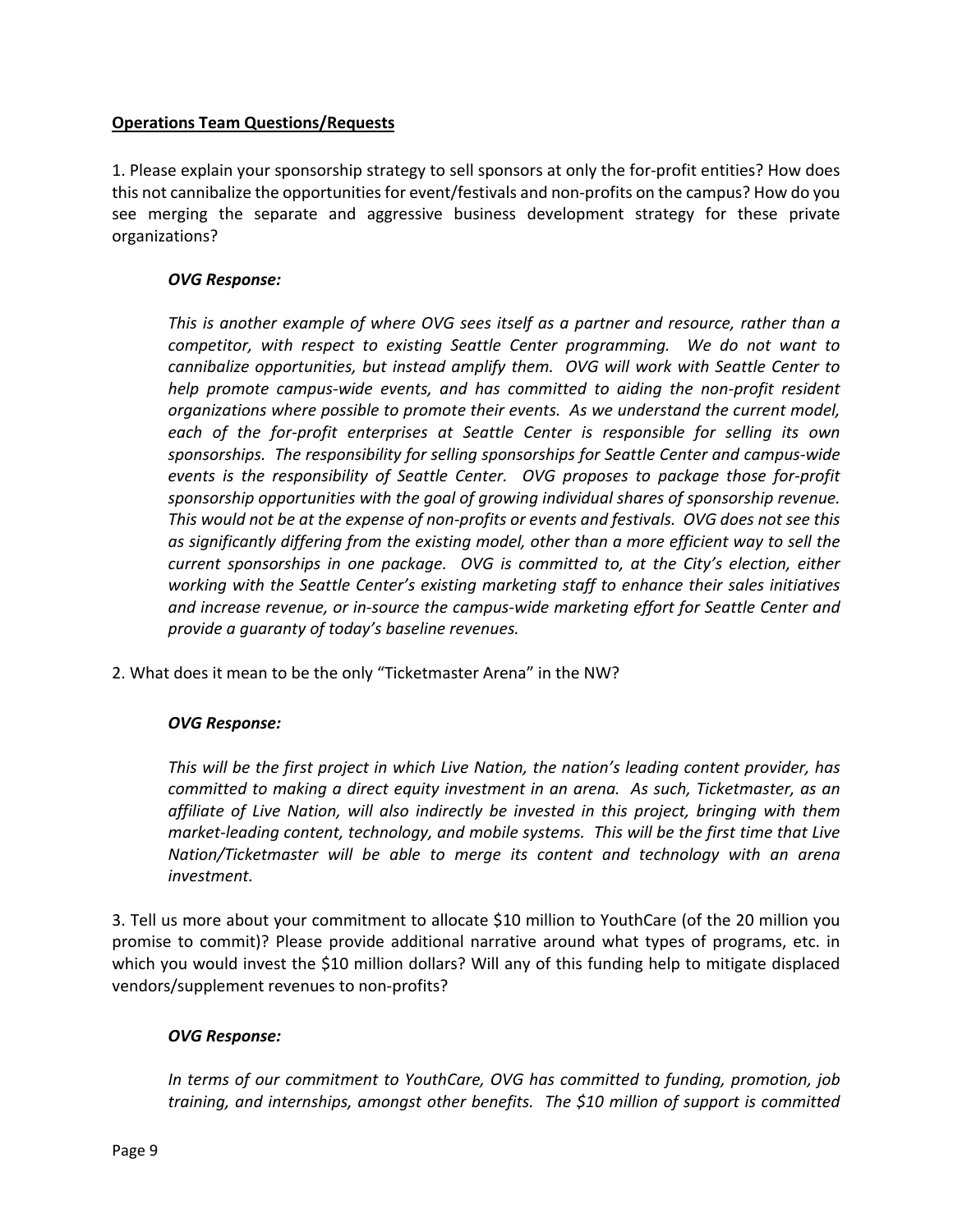*over a 20‐year period. OVG also has committed to integrate on an annual basis with the organization, including supporting YouthCare's annual event, providing young people with access to artists and athletes, supporting public service announcements mitigating the stigma around homelessness, and other partnership initiatives that provide direct resources to YouthCare's clients.* 

*For the remaining \$10 million dollars, OVG will look to Seattle Center's resident organizations and stakeholders in the surrounding neighborhood for advice and guidance on how to best leverage those resources. We anticipate the focus will be within Seattle Center and the Uptown Neighborhood. Our plan is to form a steering committee of community members and non‐profit leaders (which might take the form of a non‐profit foundation Board of Directors) to identify the appropriate beneficiaries of the remaining \$10 million, to be distributed over a 20‐year period.* 

4. Please explain in greater detail the premium seating business model between the 56‐suite, club spaces, etc. and how flexible it is to accommodate different event types.

## *OVG Response:*

*OVG would like additional clarification on this question. We are happy to discuss this topic in person with City staff.* 

5. Please provide greater detail on the vending options and reference to 50% that would be serving outside of the facility.

### *OVG Response:*

*OVG would like additional clarification on this question. We are happy to discuss this topic in person with City staff.* 

6. Will the entertainment building on the 1st Ave/Thomas/Warren/John block be an event venue?

### *OVG Response:*

*As stated in the response to question 7 under "Design and Constructability Team Questions/Requests," above, OVG does not yet have a pre‐determined plan for this location.*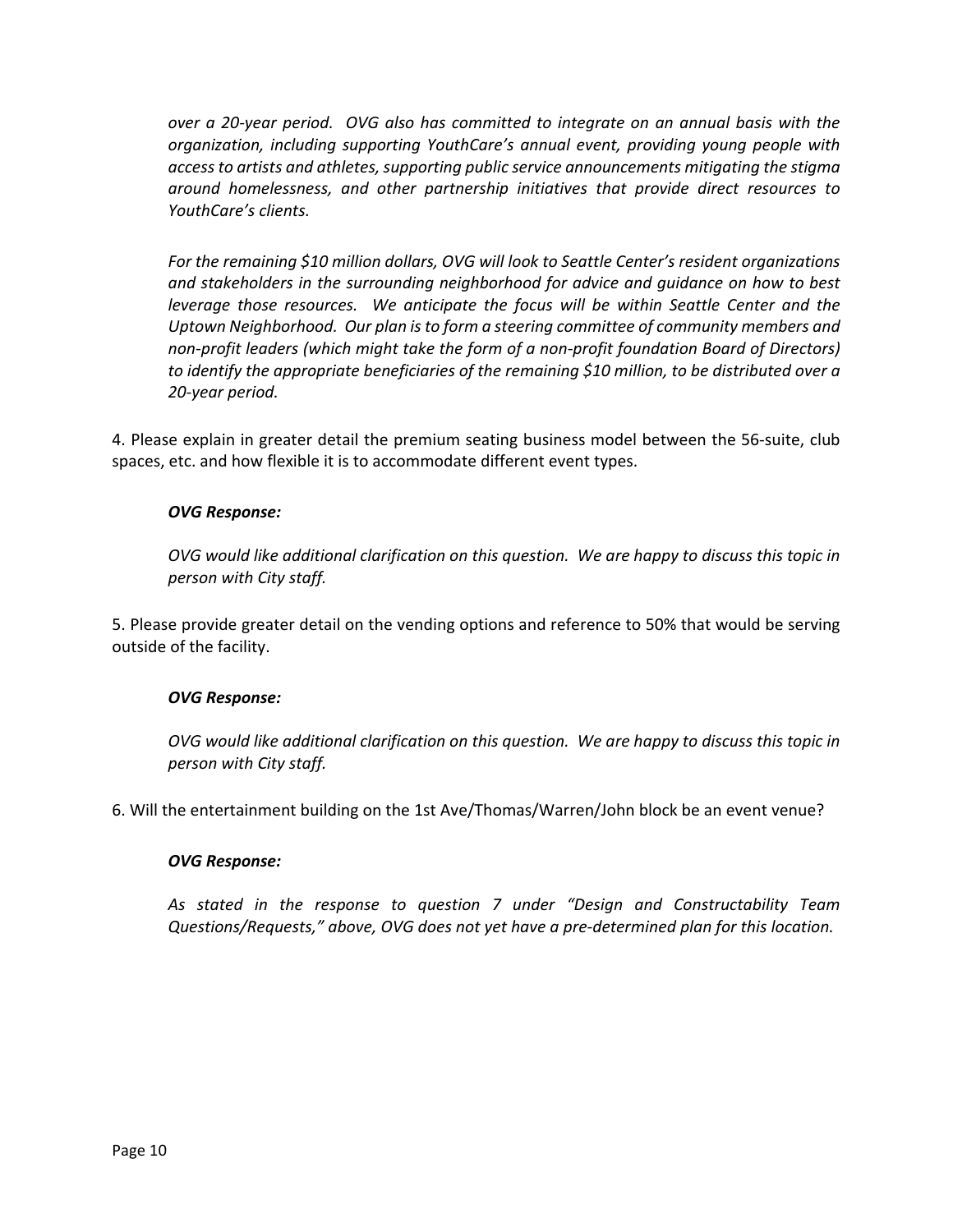7. What is the process for maintaining existing staff? How will the "valued professionals" be determined?

### *OVG Response:*

*OVG's goal is to retain all leadership and staff members that currently work at the arena, recognizing that some staff members will elect to take jobs elsewhere and not return to the arena once re‐opened. OVG values the current staff's institutional knowledge and looks to build upon those leadership qualities to create a positive and inclusive work environment. Accordingly, arena employees who are in good standing at the time the arena is closed for renovation will have first priority for hiring once the arena reopens. For new positions that are created, OVG will, at its sole cost and expense, put on job fairs, support and implement local hiring practices, and set defined minority and local hiring goals that create a work environment mirrors the diversity in the Seattle community. Our goal is to have constant communication and transparency through the process, including having our community*  liaison engage in meetings and workshops with staff at regular intervals. OVG is an equal *opportunity employer and is committed to the goals and requirements of the City's Race and Social Justice Initiative.* 

8. What other arena in the country is most like the design you have submitted?

### *OVG Response:*

*T‐Mobile Arena in Las Vegas, NV (home of the NHL's Las Vegas Golden Knights). Another appropriate reference is the Toyota Center in Houston, TX (home of the NBA's Houston Rockets).* 

9. Please explain how your building design can be flexible to accommodate changes to demand in fan services and evolving event needs over the next 5, 10, 15 years?

### *OVG Response:*

*OVG* will initially prioritize capital improvements that create a state-of-the-art, *technologically‐advanced arena that is designed to be nimble. This capital commitment allows us to stay ahead of the curve for fan engagement and services, and will also allow the arena to remain flexible and adaptable to changing technology and customer needs. OVG is also establishing annual contributions to a fund for ongoing capital improvements, so that the capital fund will be available whenever the building requires improvements to mitigate general ongoing wear and tear.*

*The important factors for an arena facility to be flexible and accommodate changes in event requirements and fan expectations is having sufficient capacity, functional space, technology*  infrastructure, rigging capacity and utility infrastructure and distribution. Our plan will *accommodate capacities of nearly 20,000 seats and have a building square footage of*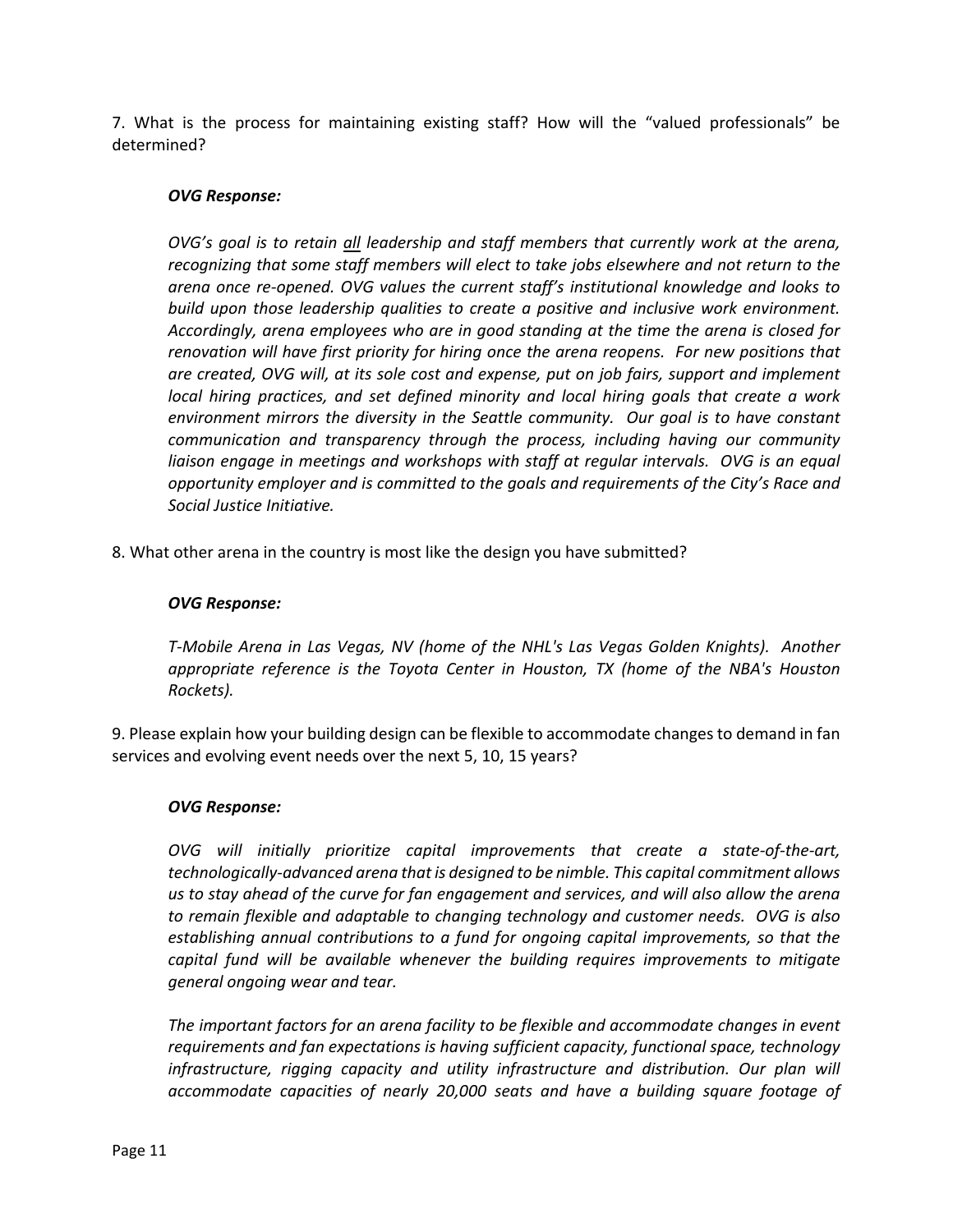*660,000. Both parameters will keep the new arena in a future proof condition. Our plan will also have the most robust WI‐FI and Distributed Antennae System of any arena existing or being designed today. Our rigging capacity will be more than 200,000 pounds with point loads distributed across the entire end and center stage locations. Our plan provides for a new event level of more than 250,000 square feet to accommodate home and visitor locker rooms for NHL, NBA and WNBA along with separate performer green / dressing rooms. Three concourses will also allow for maximum flexibility to change seating products and styles as the market evolves.* 

10. How are the developments around the arena related to the total fan experience for attending an arena event?

## *OVG Response:*

*OVG does not have plans for developments around the Arena. We have respected the clear directive from the RFP to develop the defined physical site. We believe our role is first and foremost to build the City a world‐class arena. OVG anticipates that the marketplace will respond to the arena development with new retail and restaurants popping up in the area that will both service arena visitors as well as the surrounding community, creating a true urban in‐fill entertainment experience.* 

*Through decades of management of facilities, OVG and its partner Live Nation have found the best environment for fans is one that creates a safe, secure, family‐friendly and lively content environment before and after the event. OVG would look to support Seattle Center events through activation in and around the arena, even when the arena may not have the events.* 

11. The press workroom and interview room are not shown on the floor plans. Where are they located? How do the press access these rooms from the press box and vice versa?

### *OVG Response:*

*Moving forward into schematic design, our team will develop the building plans in more detail including outlining specific locations and areas for the press workroom and interview room. Typically we locate these functions on the event level, in closer proximity to team locker rooms. Passenger elevators in the northeast and southeast quadrants of the building will directly connect the NHL press box to the event level, providing members of the media with convenient access between these spaces.* 

12. Is there a transition lobby for guests to stand out of the weather before they arrive at the ticket gates?

### *OVG Response:*

*For this proposal, the design provides an extensive covered canopy outside each set of entry doors (from both the east and west plazas) to protect visitors from rainfall or snow. Under*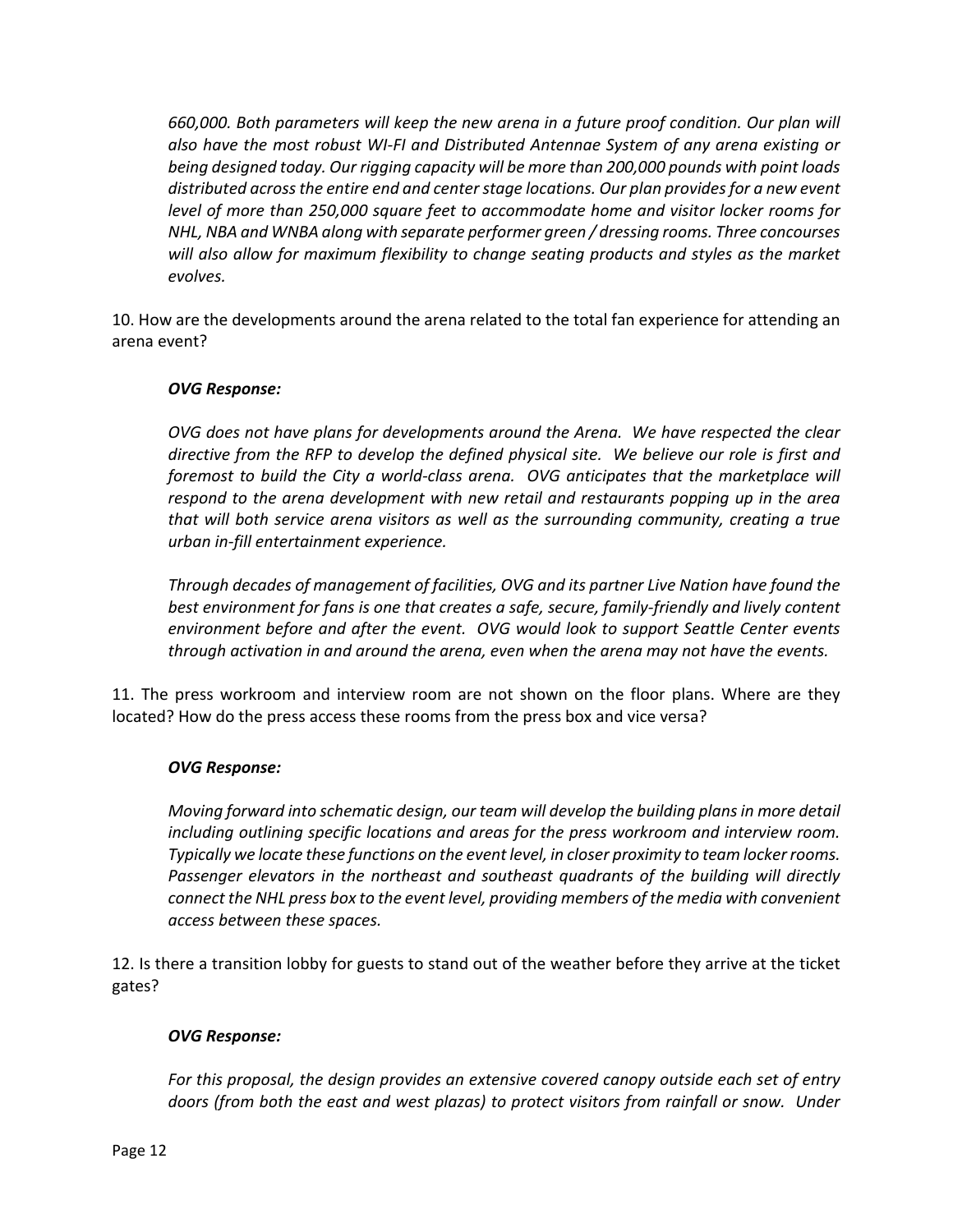*this covered area, visitors would undergo an initial visual bag‐check as well as pat‐down procedures before entering the main lobbies. Inside the main lobbies, visitors will then pass through metal‐detector screening, and only then will they have their ticket scanned. This sequence allows the majority of the screening process to occur inside the building, keeping visitors protected from the elements. See EXHIBIT D for a diagram of this sequence. Please be advised that standards for security to major events are always evolving. As we move forward with design we will develop a solution that balances guest experience and comfort with appropriate levels of safety and security.* 

13. The north end of the upper concourse seems narrow. Are there any services for guests at that end of the building?

### *OVG Response:*

*We assume this question refers to the north end of the main concourse. There is no slab at the north end of the upper concourse. Customers seated in the north upper deck have access to the main concourse via stairs and a connecting bridge. At the base of these stairs, on the main concourse, we have proposed a signature 200' long food and beverage bar to service this section of the population. Restroom facilities for these spectators as well as additional food and beverage amenities are located in the northeast and northwest corners of the concourse, and are solely dedicated to these customers. Club spectators along the lower bowl sidelines have access to their own amenities within their respective club spaces, so they do not present additional load on the public concourse. This model is similar to the configuration of the south concourse at T‐Mobile arena in Las Vegas.* 

14. Is the box office accessible from the east side via the lobby?

## *OVG Response:*

*Moving into schematic design we will determine the most appropriate location for the box office and ticket windows, ensuring accessibility from both the east and west sides of the site. Also see response to question 9 under "Design and Constructability Team Questions/Requests," above.* 

15. Do you have a proposal for where the Skatepark be relocated?

### *OVG Response:*

*OVG is committed to help fund the relocation of the Skatepark, and understands the importance of the skate park to the local community. We reviewed the January 31, 2007 Citywide Skatepark Plan, and would be willing to fund a refresh of that effort to identify the list of potential sites identified by the City's Skatepark Advisory Task Force and Arai Jackson Ellison Murakami LLP, including determining which alternate sites identified in 2007 are still available and are most in line with the City's current objectives, the public's use of the park,*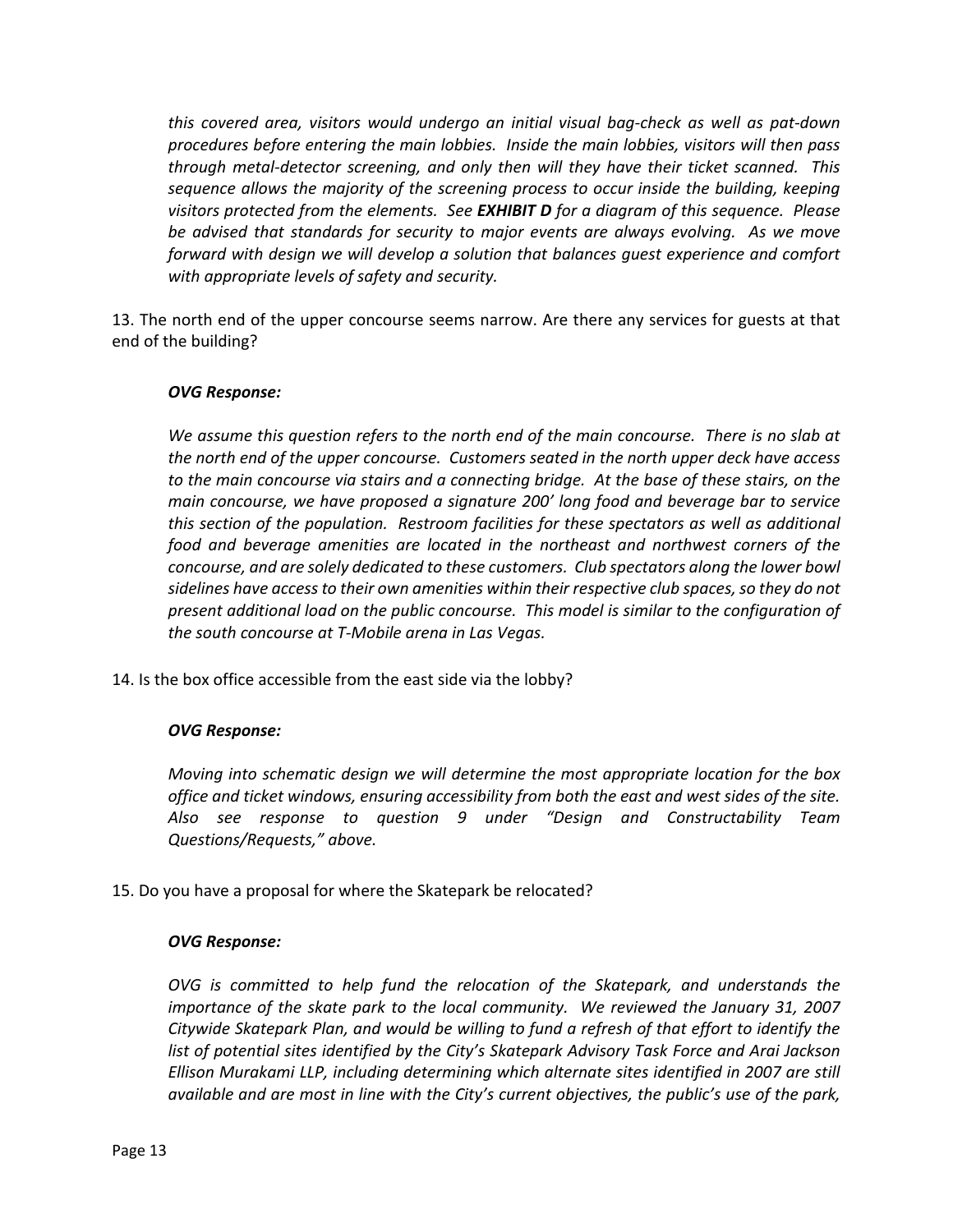*and other public interests. It is premature for OVG to define this process, financial commitment or new location without more information from the City and a coordinated approach on how best to address this process.* 

16. Are you providing space for displaced non‐profit organizations in the Blue Spruce building?

### *OVG Response:*

*See response to question 15 under "Design and Constructability Team Questions/Requests," above. OVG understands the importance of the local non‐profit organizations to the local community and our local neighborhood.* 

17. Will you be providing space for Pottery NW?

### *OVG Response:*

*OVG has met multiple times with representatives from Pottery NW and we understand their desired goals. At this time we do not have a space identified for Pottery NW, but we are willing to offer financial assistance toward relocation of their space if the existing site is redeveloped. OVG will honor the financial commitments set forth in the relocation provision of Pottery NW's lease. OVG is also willing to explore integrating Pottery NW into any future development plan for the South Site.* 

18. What is the benefit of being the only venue in the country to have tri‐sided scoreboards? Does that fit with NBA and NHL guidelines? What is the rigging plan for the end stage concert—seems the score board would create a hole in prime rigging space.

### *OVG Response:*

*There are no scoreboard specific requirements in the NBA/NHL guidelines. The concept for the tri‐sided dueling boards is simple – place the video content closer to a larger percentage of spectators, and above the ends of the ice or court where the majority of stoppages in play occur. For example, in hockey the majority of face‐offs occur at either end of the ice, so your focus is already directed to those areas. A lower percentage of face‐offs happen at center ice. The theory is the same for basketball. Second, the newly configured video boards would be a signature visual element, and one that is unique to Seattle. There is little conflict between the plan location of the video boards, and the end stage rigging grid. Also, the scoreboards would be designed to retract up and down, and could translate north and south to maximize flexibility in rigging for other events. See EXHIBIT E.*

*Constant innovation and creating a unique and compelling fan experience is critical to having a successful world‐class arena that attracts the best in sports and other entertainment content. Having the first ever arena with a double tri‐sided scoreboard is yet another hallmark of Seattle Arena becoming a leading venue in the world for innovation. Both the NHL and NBA support innovative ideas that stay ahead of fan trends.*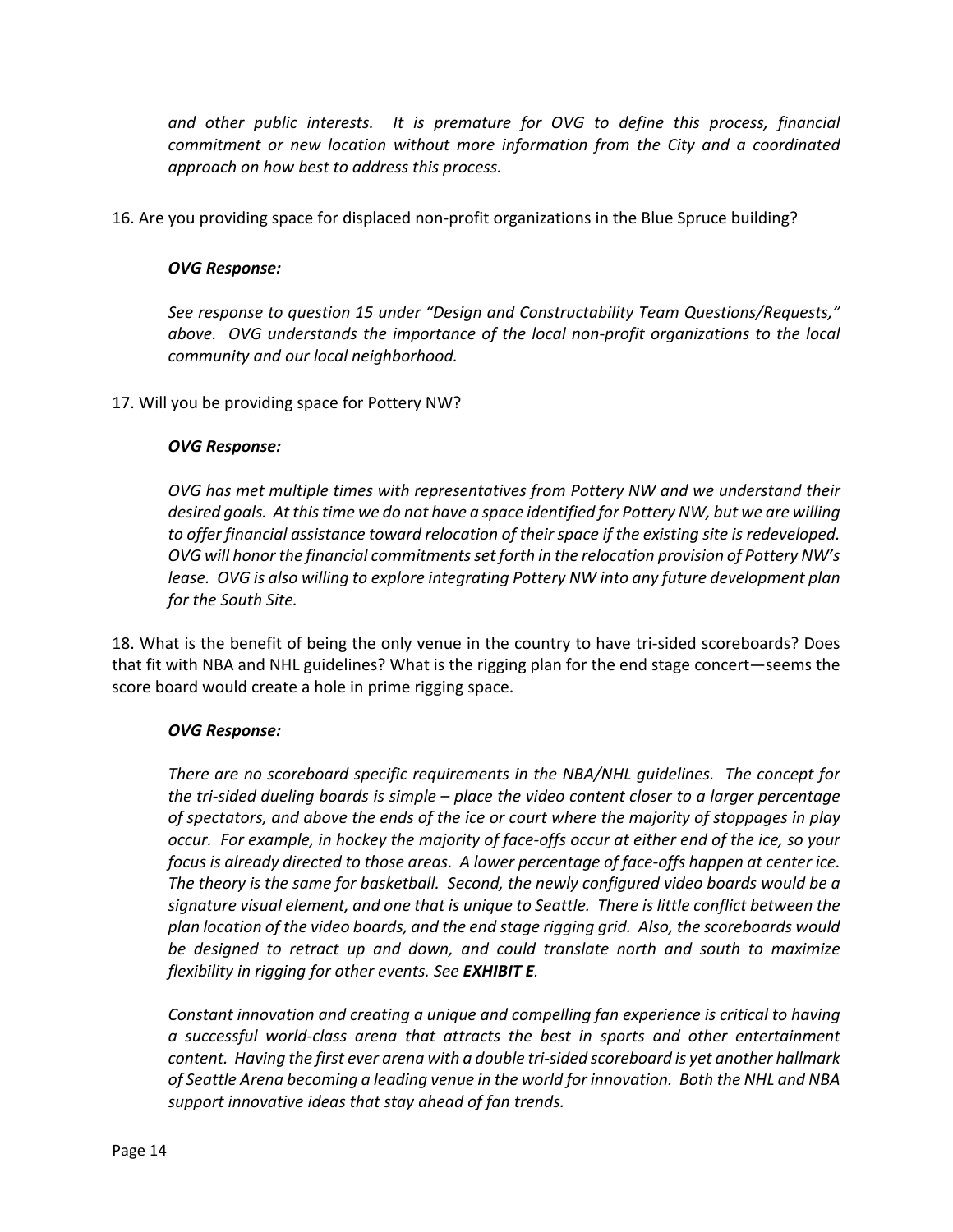19. How do you deal with daylight from the South End Club with Space Needle view? Shutter system/drapes?

### *OVG Response:*

*The south edge of the South Party Deck floor slab will receive an operable shading or curtain system to support 'black‐out' conditions if a particular event requires it. This system will also restrict light spill from the atrium. During non‐event times, these shades can be opened to allow indirect daylight into the arena bowl, promoting electrical cost savings on lighting.* 

20. How do you deal with the obstructions of the buttresses and the reinforcements needed on the event floor and locker room areas?

### *OVG Response:*

*We are constructing vertical columns beneath the buttresses that will extend down to the new event level slab. This solution results in two new columns beneath each buttress. The columns are spaced roughly 50' apart and would not impose any substantial challenges when laying out areas of the event floor. More details and a diagram of this approach are outlined in Figure 2 of the Structural Narrative.* 

21. There is no mention of all gender restroom facilities. How will that be addressed?

### *OVG Response:*

*OVG's design team is aware of the All‐Gender Restroom Ordinance, and will ensure that all single‐occupant restrooms in the facility comply with these requirements. OVG understands the importance of providing restroom facilities that meet the needs of all visitors to Seattle Center, and that restricting access to single‐user restrooms by gender disproportionately burdens, amongst other groups, the transgender community and parents or caretakers of dependents of the opposite gender. OVG is committed to providing for the safety, dignity, and convenience of all visitors.* 

22. How many trucks can park in the loading area? Please describe the overflow parking plan.

### *OVG Response:*

*The loading dock area can accommodate up to 15 semi‐trucks for loading of shows/concerts. Our design team has studied sequencing and turning radiuses to confirm this capacity. The truck staging layout is shown in EXHIBIT F.* 

23. How do you mitigate issues related to the addition of the 850‐car garage next to the arena? How do you coordinate traffic issues related to two garages depositing thousands of cars onto  $1_{st}$ Ave/surrounding area?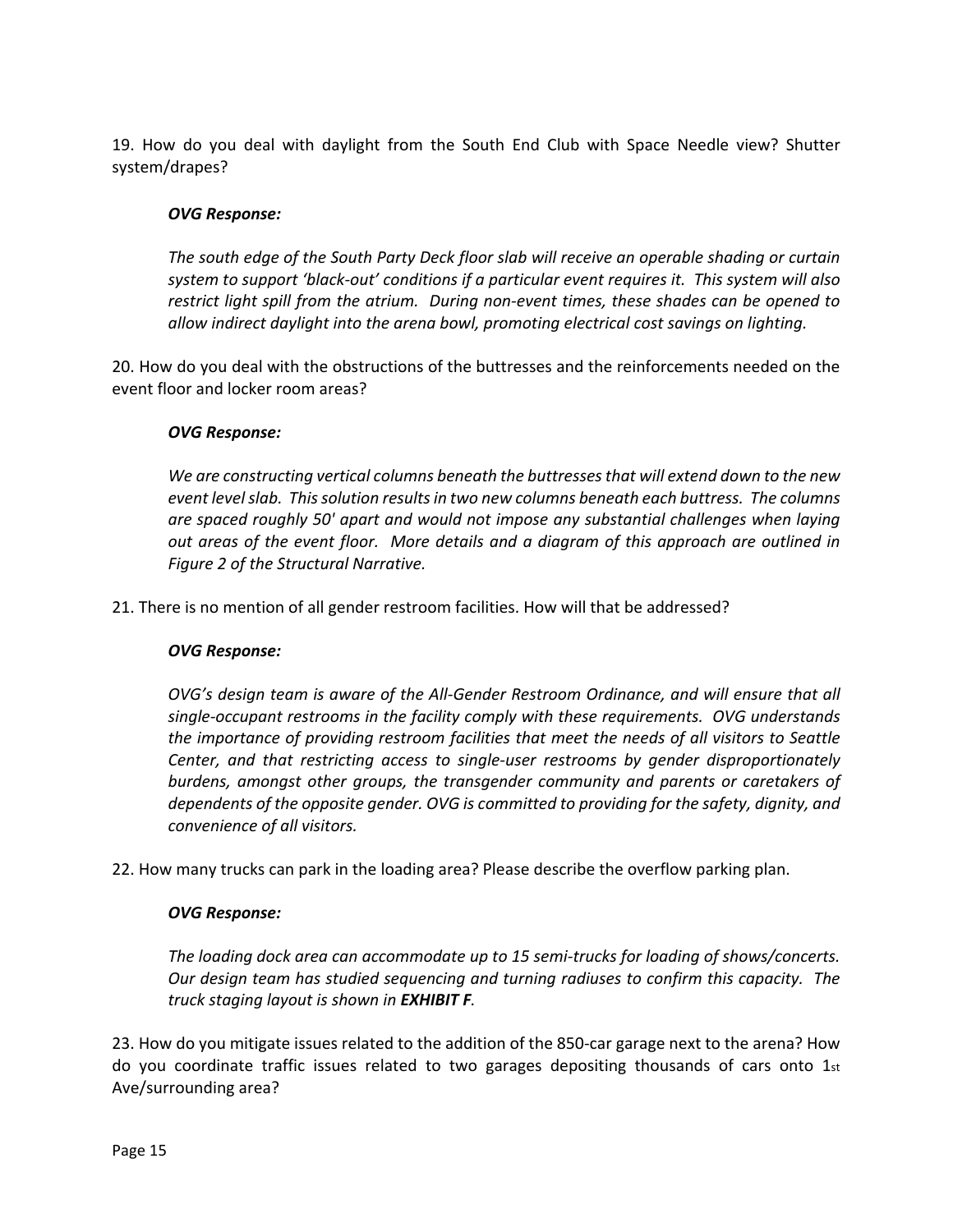### *OVG Response:*

*OVG believes there is substantial work to be done to develop a robust Transportation Management Plan to address this issue. However, because most of the customers of this garage will be reserved users, and because we will have a dialogue with all of our customers, we believe the challenge will be focused on those 850 vehicles and the 600 vehicle garage nearby. We will work with Seattle Traffic Control to route those vehicles to the road ways identified in our TMP with the goal of not congesting Uptown.* 

24. In the Transportation section you mention shuttles to South Lake Union? Who do you envision will pay and coordinate this operation?

### *OVG Response:*

*OVG will assist in the coordination on the arena drop‐off and pick‐up. We envision that one or more local businesses will play a role in this solution. We have already had discussions with one business in the area that is receptive to the idea of increasing business traffic to restaurants in South Lake Union, increasing its evening parking revenue, and providing*  employee transportation benefits. This program will require further development.

25. How is Seattle Center recognized in association of the proposed arena? In direction signage? Co‐ branding with Arena? Is recognition mutual?

### *OVG Response:*

*OVG wants the arena to be associated with a prominent global cultural area such as Seattle Center, and will work with the City to find appropriate mutual branding and recognition opportunities.* 

26. With respect to public Wi‐Fi mention: is that just inside the arena or would it cover exterior spaces and fan‐associated spaces in other developments sites. What are your plans for a Distributed Antenna System (DAS)? How do you see working with our existing fiber infrastructure and current DAS system under development?

### *OVG Response:*

*OVG anticipates extending Wi‐Fi to the Arena perimeter as necessary to accommodate fans and building users. The extent of exterior coverage would be as necessary for venue operation but coordinated with any existing Wi‐Fi the City may be implementing nearby to minimize interference. The existing Arena distributed antenna system (DAS) will be removed due to the significant interior demolition and reconfiguration. A new DAS will be implemented to support various cellular carriers throughout the venue to meet high density (coverage and capacity) requirements associated with this building type. The cellular DAS will be procured from a vendor that provides the best fit for the renovated venue and operation. Considerations will*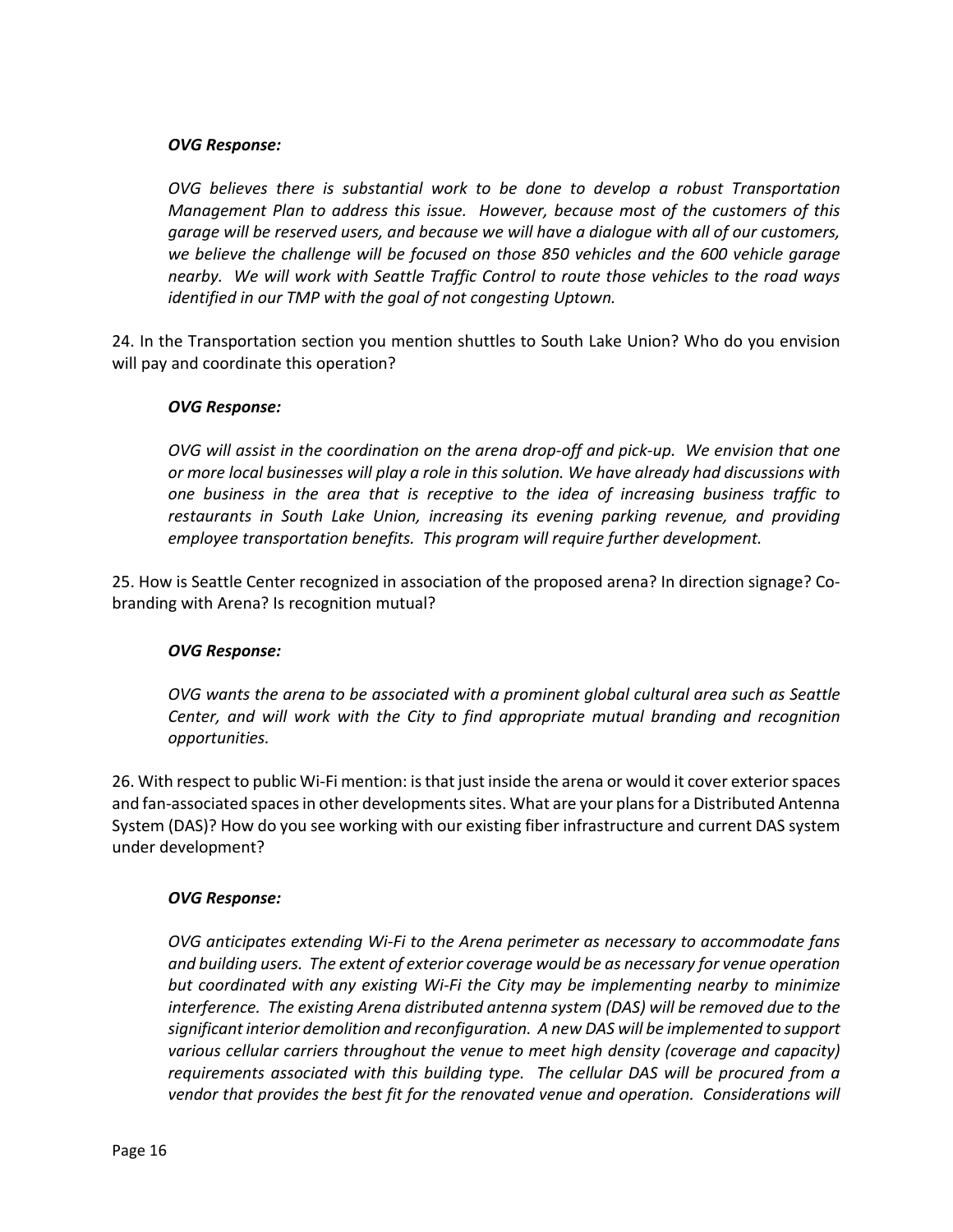*certainly be given to using the existing DAS vendor already on campus. Additionally, a separate emergency responder DAS will be implemented to accommodate police, fire, and ambulance. In regard to existing campus fiber, the first step is to assist the City with planning a re‐route out and around the Arena to minimize disruption during construction to adjacent campus buildings. The renovated Arena will extend new telecom utility duct‐banks to the property line to allow a common interface to Telecom Services Providers as well as to the existing campus fiber. The potential use for utilizing existing campus fiber would be to increase user and operational flexibility for supporting events that may extend past the arena itself as well as provide operational function for connectivity to support security, ticketing, and internet. It could also be used to extend redundant telecom services from a different part of campus.* 

27. How much electrical power will be available for touring shows? Broadcast needs? Where will it be located?

## *OVG Response:*

*For broadcast power ‐ a total of 400 amps, configured in two sets of 200 amps, will be provided for each broadcast truck. Total of twelve (12) 200 amp company switches. Power will be located adjacent to each broadcast truck location.* 

*For show power ‐ the following will be provided: one 2,500 amp switchboard will be provided at stage right and one 2,500 amp switchboard will be provided at stage left. Additionally, a 400 amp connection will be provided for dedicated audio. One 800 amp switchboard will be provided at rear stage and one 1,000 amp switchboard will be provided at the catwalk. Each switchboard will have multiple 100, 200 and 400 amp company switches. This matches recent North American arenas.* 

28. How will external sponsorship and radio station activations be accommodated in your plan?

### *OVG Response:*

*OVG would like clarification on this question, and would like to discuss further in person with City staff. In general, OVG understands that a long‐term anchor tenancy at Seattle Center comes with a commitment to helping the entire Seattle Center campus and the surrounding community thrive. As good neighbors, our first goal is to listen, and to understand what the community wants, rather than assuming what we think works best. OVG wants to be a resource and a partner in marketing efforts, with the goal of not just guarantying today's baseline revenues, but creating upside for all stakeholders.* 

29. Is your plan to have Live Nation be the exclusive provider of musical programming should you win the bid?